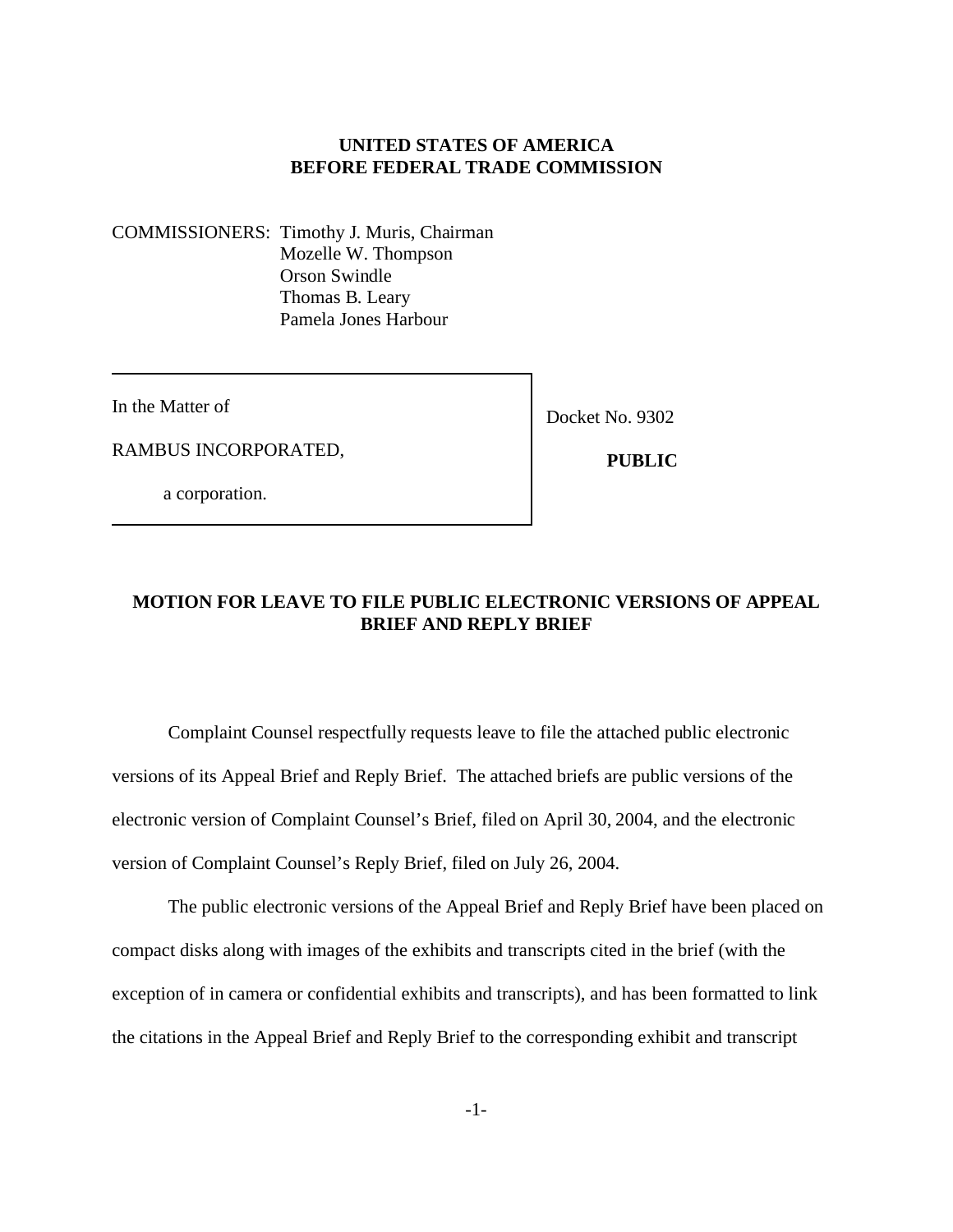images. Instructions for use are contained with the compact disks.

Respectfully submitted,

\_\_\_\_\_\_\_\_\_\_\_\_\_\_\_\_\_\_\_\_\_\_\_

Geoffrey D. Oliver Patrick J. Roach Robert P. Davis Lisa D. Rosenthal

Bureau of Competition Federal Trade Commission Washington, D.C. 20008 (202) 326-2275 Counsel for the Complaint

August 11, 2004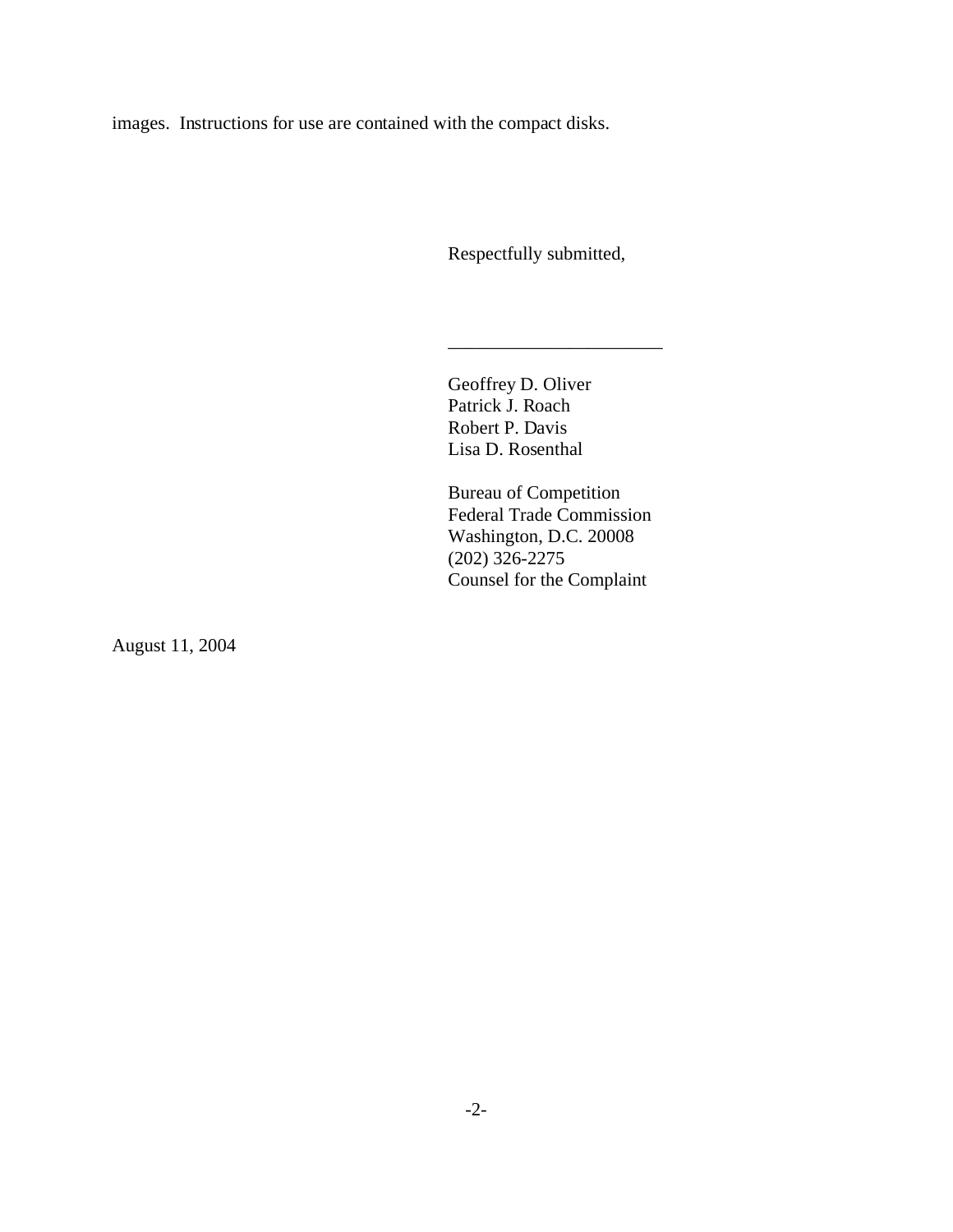## **UNITED STATES OF AMERICA BEFORE FEDERAL TRADE COMMISSION**

COMMISSIONERS: Timothy J. Muris, Chairman Mozelle W. Thompson Orson Swindle Thomas B. Leary Pamela Jones Harbour

In the Matter of

RAMBUS INCORPORATED,

Docket No. 9302

a corporation.

 **PUBLIC** 

# **[PROPOSED] ORDER**

IT IS HEREBY ORDERED that Complaint Counsel's Motion for Leave to File Public

Electronic Versions of Appeal Brief and Reply Brief is granted.

By the Commission.

Donald S. Clark Secretary

\_\_\_\_\_\_\_\_\_\_\_\_\_\_\_\_\_\_\_\_\_\_\_

ISSUED: August \_\_, 2004